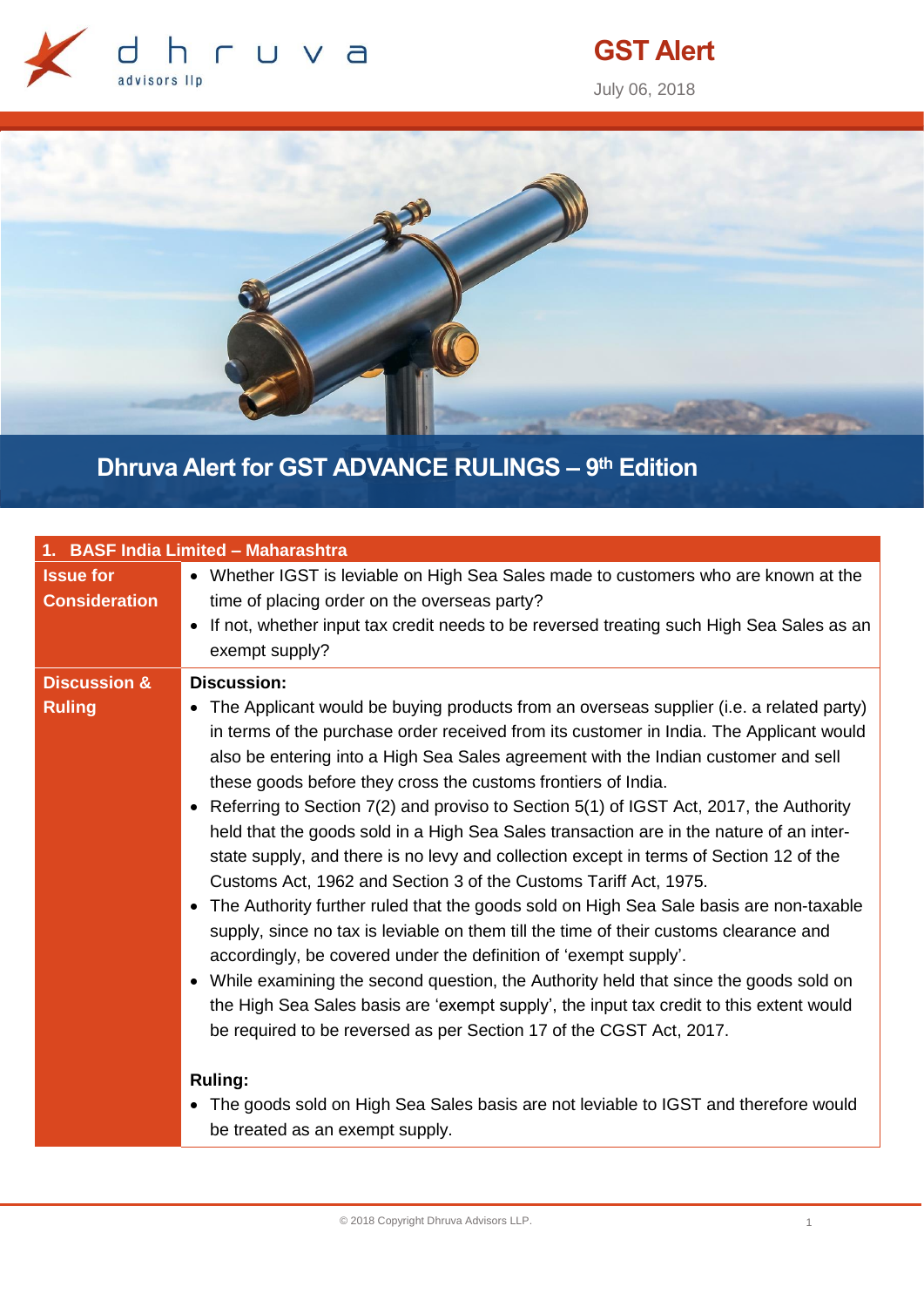

|                                                           | • High Sea Sales, being an exempt supply, would require reversal of input tax credit in<br>terms of Section 17 of the CGST Act, 2017.                                                                                                                                                                                                                                                                                                                                                                                                                                                                                                                                                                                                                                                                                                                                                                                                                                                                                                                                                                                                                                                                                                                                                                                                                                                                                                                                                                                                                                                                                                                                                                                                      |
|-----------------------------------------------------------|--------------------------------------------------------------------------------------------------------------------------------------------------------------------------------------------------------------------------------------------------------------------------------------------------------------------------------------------------------------------------------------------------------------------------------------------------------------------------------------------------------------------------------------------------------------------------------------------------------------------------------------------------------------------------------------------------------------------------------------------------------------------------------------------------------------------------------------------------------------------------------------------------------------------------------------------------------------------------------------------------------------------------------------------------------------------------------------------------------------------------------------------------------------------------------------------------------------------------------------------------------------------------------------------------------------------------------------------------------------------------------------------------------------------------------------------------------------------------------------------------------------------------------------------------------------------------------------------------------------------------------------------------------------------------------------------------------------------------------------------|
| <b>Dhruva</b><br><b>Comments /</b><br><b>Observations</b> | • Interestingly, one may refer to the provisions of Section 7(5)(a) of the IGST Act, 2017,<br>which indicates a specific intent of the law to levy IGST on supply of goods where the<br>supplier is located in India and place of supply is outside India. There is no reference to<br>the said provision under the AAR and Circular No. 33/2017-Cus dated August 1, 2017.<br>• In such case, whether arguably GST implications could still arise in the hands of High<br>Sea Seller in the absence of a specific exemption notification.<br>• It is also relevant to note that in order to address the double taxation issue, GST<br>Council has recently recommended declaring High Sea Sales and transactions<br>executed in Customs Bonded Warehouse as "no supply" transactions in terms of<br>Schedule III of CGST Act. Such an amendment would put to rest the long-standing<br>debate on taxability of such transactions. Also, in such event, question of reversal may<br>not arise as the transactions are outside the ambit of "supply".<br>• Separately, in a similar case of M/s. Pon Pure Chemical India Private Limited <sup>1</sup> , the<br>Gujarat AAR had rejected the application, while examining GST implications on High<br>Sea Sales, stating that it lacks jurisdiction as the determination of 'place of supply' is<br>not covered under the scope of Section 97(2) of the CGST Act, 2017. The said<br>Authority had further stated that the transaction falls in the domain of Customs and not<br>GST.<br>• Hence, a larger issue arises on admissibility or otherwise of matters pertaining to High<br>Sea Sales under Section 97(2) of CGST Act and raises a doubt on applicability of the<br>current ruling. |

| 2. Zaver Shankarlal Bhanushali - Maharashtra |                                                                                                                                                                                                                                                                                                                                                                                                                                                                                                                                                                                                                                                                                                                                                                                                                                                                                                                            |  |
|----------------------------------------------|----------------------------------------------------------------------------------------------------------------------------------------------------------------------------------------------------------------------------------------------------------------------------------------------------------------------------------------------------------------------------------------------------------------------------------------------------------------------------------------------------------------------------------------------------------------------------------------------------------------------------------------------------------------------------------------------------------------------------------------------------------------------------------------------------------------------------------------------------------------------------------------------------------------------------|--|
| <b>Issue for</b>                             | • Whether GST is applicable on the tenant for compensation received for alternate                                                                                                                                                                                                                                                                                                                                                                                                                                                                                                                                                                                                                                                                                                                                                                                                                                          |  |
| <b>Consideration</b>                         | accommodation provided by the developer / owner and for delayed handover of                                                                                                                                                                                                                                                                                                                                                                                                                                                                                                                                                                                                                                                                                                                                                                                                                                                |  |
|                                              | possession of the premises by the developer / owner?                                                                                                                                                                                                                                                                                                                                                                                                                                                                                                                                                                                                                                                                                                                                                                                                                                                                       |  |
| <b>Discussion &amp;</b>                      | Discussion:                                                                                                                                                                                                                                                                                                                                                                                                                                                                                                                                                                                                                                                                                                                                                                                                                                                                                                                |  |
| <b>Ruling</b>                                | • The owner of the premises had entered into an agreement with the developer for the<br>redevelopment of the premises. The tenant had occupied the premises and was paying<br>monthly rentals to the owner for use of the commercial premises. The tenant was<br>required to vacant the premises due to the redevelopment.<br>• The tenant was to receive monthly compensation for temporary accommodation for a<br>certain period of time until the handover of the possession of the premises within a<br>certain period. However, if the tenant was not given the possession of the premise<br>within the specified period of time, the tenant would receive additional compensation /<br>damages for the delay beyond 36 months.<br>• Section 7 of the CGST Act, 2017 states that "supply" includes -<br>"(d) the activities to be treated as supply of goods or supply of services as referred<br>to in Schedule II." |  |

<sup>1</sup> GUJ/GAAR/ADM/2017-18/1 dated October 30, 2017

-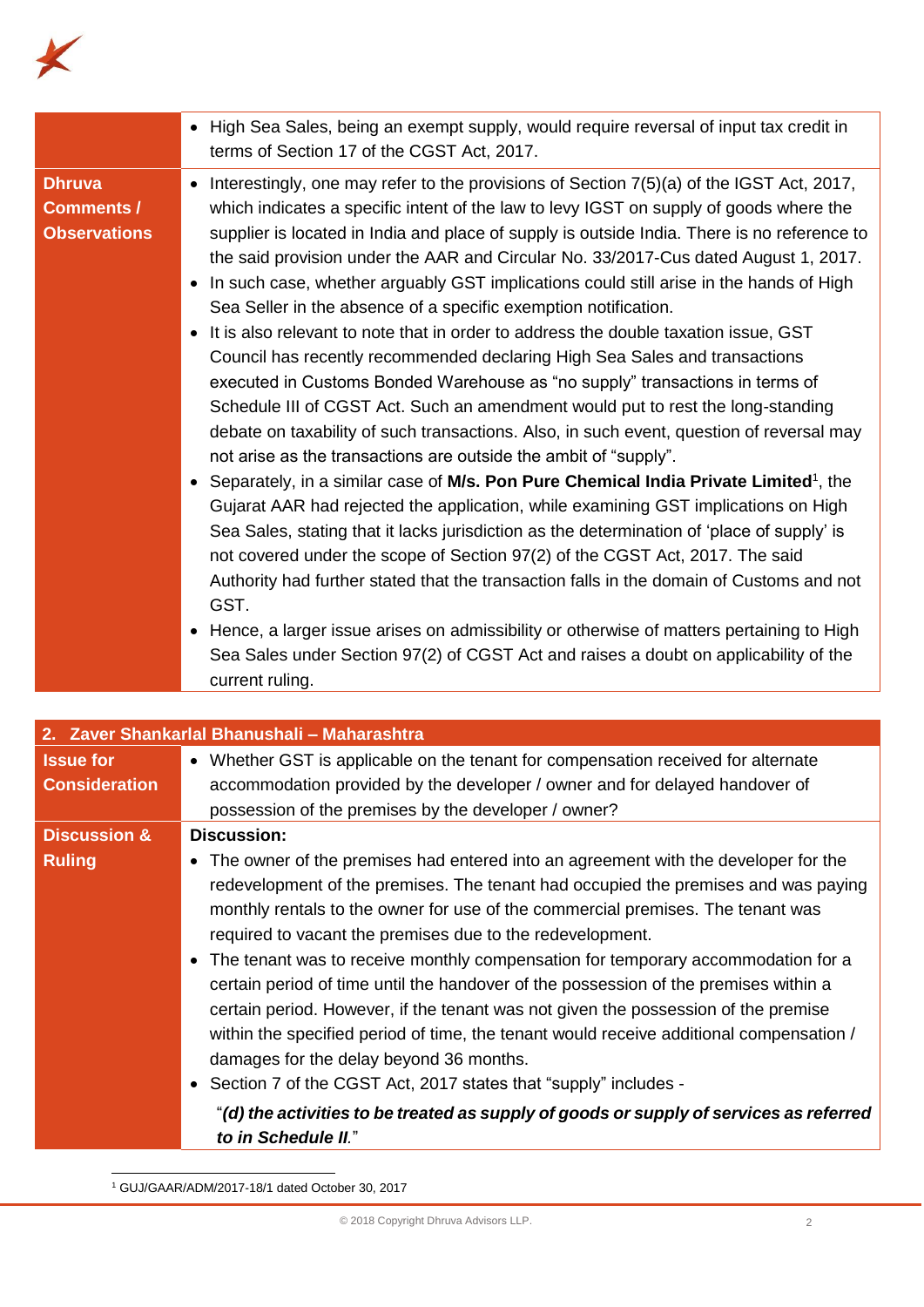

|                     | • Clause 5(e) of Schedule II to the CGST Act, 2017 states that "agreeing to the obligation<br>to refrain from an act, or to tolerate an act or a situation, or to do an act" is a supply of<br>service.<br>The Applicant relied upon the decision of Income Tax Appellate Tribunal, Mumbai in the<br>$\bullet$<br>case of M/s Sahana Dwellers Private Limited vs. Income Tax Officer, in support of<br>their contention that the transaction in question was not recognized as a rental<br>transaction. The Applicant stated that the amount they received from the owner was a<br>compensation and not rental income.                                                                                                                                                                                                               |
|---------------------|--------------------------------------------------------------------------------------------------------------------------------------------------------------------------------------------------------------------------------------------------------------------------------------------------------------------------------------------------------------------------------------------------------------------------------------------------------------------------------------------------------------------------------------------------------------------------------------------------------------------------------------------------------------------------------------------------------------------------------------------------------------------------------------------------------------------------------------|
|                     | <b>Ruling:</b><br>The Maharashtra AAR has stated that the said amounts are paid in the form of<br>compensation to the Applicant to do an act i.e. vacating the premise to facilitate the<br>redevelopment of the premise, as well as tolerating construction cum redevelopment<br>work during the specified period of redevelopment, and also to tolerate an act of not<br>having received the new premises back from the developer within the specified period<br>of 36 months from the developer.<br>• Accordingly, the Maharashtra AAR held that compensation received by the tenant for<br>the alternate accommodation and damages for delayed handover of possession of<br>premises by the developer / owner are classed as a supply of service under clause 5(e)<br>of Schedule II to the GST Act, and are thus liable to GST. |
| <b>Dhruva</b>       | • Clause 5(e) of Schedule II is of a very wide amplitude and when read so, would cover                                                                                                                                                                                                                                                                                                                                                                                                                                                                                                                                                                                                                                                                                                                                               |
| <b>Comments /</b>   | within its fold any amount received as compensation, liquidated damages or any                                                                                                                                                                                                                                                                                                                                                                                                                                                                                                                                                                                                                                                                                                                                                       |
| <b>Observations</b> | amounts of such nature etc.                                                                                                                                                                                                                                                                                                                                                                                                                                                                                                                                                                                                                                                                                                                                                                                                          |
|                     | It is important to distinguish between an amount which can be considered as being<br>$\bullet$                                                                                                                                                                                                                                                                                                                                                                                                                                                                                                                                                                                                                                                                                                                                       |
|                     | received towards an underlying supply from amounts that are purely compensatory in                                                                                                                                                                                                                                                                                                                                                                                                                                                                                                                                                                                                                                                                                                                                                   |
|                     | nature and that arise out of a breach of contract. A guidance note / clarification should                                                                                                                                                                                                                                                                                                                                                                                                                                                                                                                                                                                                                                                                                                                                            |
|                     | be issued to clarify instances where GST ought not to be levied. There is an                                                                                                                                                                                                                                                                                                                                                                                                                                                                                                                                                                                                                                                                                                                                                         |
|                     | international jurisprudence which can be relied upon for formulating the guidance note.                                                                                                                                                                                                                                                                                                                                                                                                                                                                                                                                                                                                                                                                                                                                              |